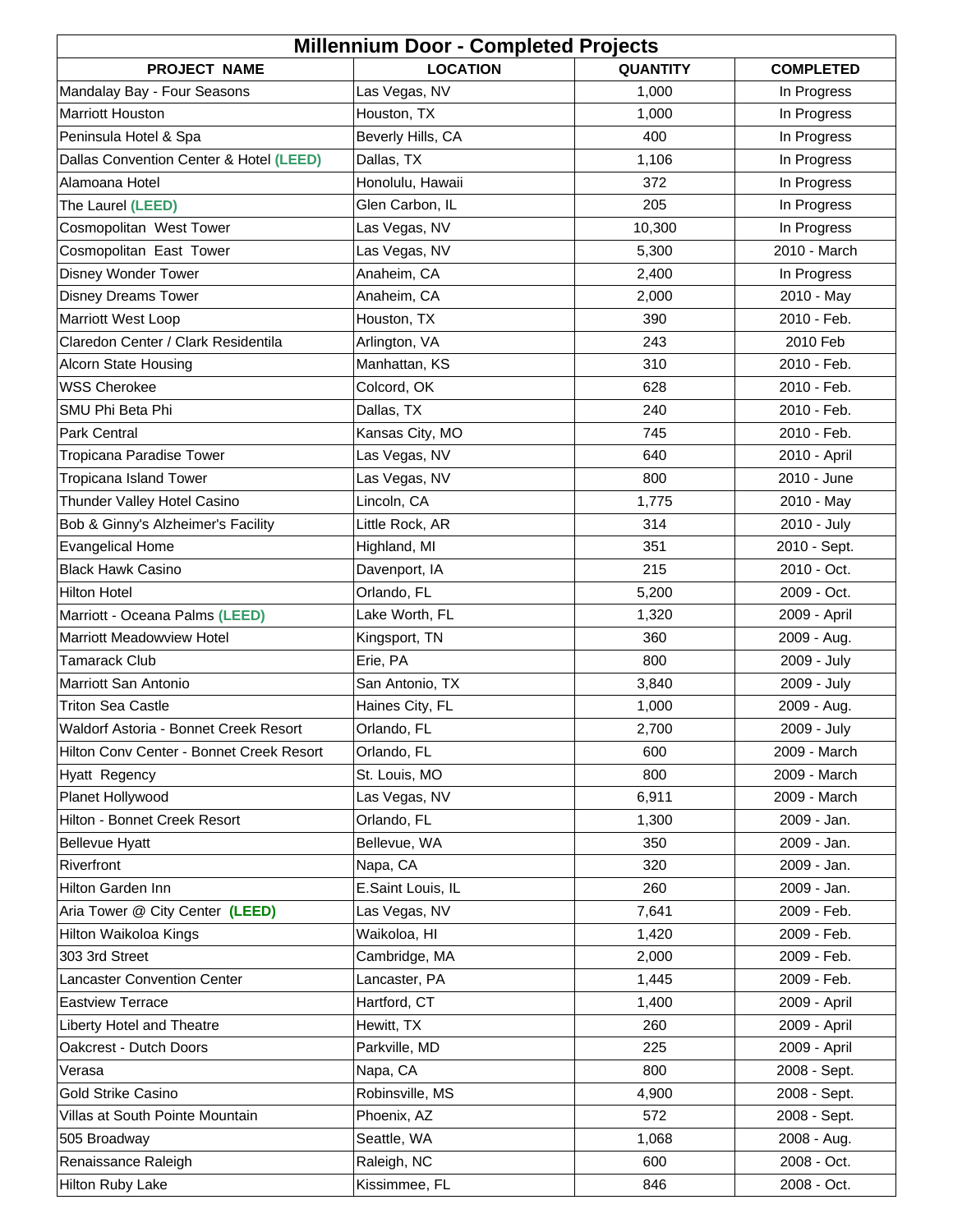| Fay School Dorms (LEED)            | Woburn, MA           | 100    | 2008 - Oct.  |
|------------------------------------|----------------------|--------|--------------|
| Cary Assisted Living               | Ocala, FL            | 500    | 2008 - Nov.  |
| Hope Lodge (LEED)                  | Weymouth, MA         | 266    | 2008 - May   |
| Boca Beach Club                    | Boca Raton, FL       | 450    | 2008 - May   |
| South Minster                      | Charlotte, NC        | 416    | 2008 - May   |
| Hilton Convention Center San Diego | San Diego, CA        | 2,414  | 2008 - May   |
| Sheraton Hotel                     | Jacksonville, FL     | 555    | 2008 - March |
| Buffalo Thunder Casino & Hotel     | Santa Fe, NM         | 1,800  | 2008 - March |
| Wyvern Hotel Florida               | Punta Gorda, FL      | 400    | 2008 - June  |
| Hilton Garden Inn                  | Erie, PA             | 700    | 2008 - June  |
| <b>Grand Waikikian Tower</b>       | Waikiki, HI          | 2,100  | 2008 - June  |
| <b>Marriott Red Leaves</b>         | Lake Rossea, Muskoka | 2,100  | 2008 - July  |
| The Mansion @ Peachtree            | Atlanta, GA          | 1,230  | 2008 - July  |
| 20 Isham Road                      | Landisville, PA      | 350    | 2008 - Jan.  |
| Carlsbad Ranch                     | Carlsbad, CA         | 611    | 2008 - Jan.  |
| W Hotel                            | Atlanta, GA          | 900    | 2008 - Jan.  |
| Sheraton Hotel                     | Erie, PA             | 710    | 2008 - Jan.  |
| W Hotel                            | Atlanta, GA          | 1,050  | 2008 - Jan.  |
| Trump Plaza Harborspire            | Jersey City, NJ      | 500    | 2008 - Jan.  |
| Marriott - Raleigh                 | Raleigh, NC          | 1,862  | 2008 - Jan.  |
| <b>Bridgeview</b>                  | Phoenix, AZ          | 2,000  | 2008 - Jan.  |
| <b>Boston Marriott</b>             | Boston, MA           | 1,852  | 2008 - Jan.  |
| <b>Windsor Mead</b>                | Williamsburg, VA     | 511    | 2008 - Jan.  |
| Sheraton - Phoenix                 | Phoenix, AZ          | 1,025  | 2008 - Jan.  |
| Omni Hotel                         | Fort Worth, TX       | 2,900  | 2008 - Aug.  |
| Woodholme Assisted Living          | Baltimore, MD        | 270    | 2008 - Aug.  |
| Sheraton                           | St.Paul, MN          | 518    | 2008 - April |
| Spelmen College                    | Atlanta, GA          | 574    | 2008 - April |
| University of Texas (LEED)         | Austin, TX           | 1,373  | 2008 - April |
| <b>Rivage Hotel</b>                | Sacramento, CA       | 533    | 2007 - Sept. |
| Stoneleigh                         | Arlington, TX        | 630    | 2007 - Sept. |
| Frenchman's Cove                   | St. Thomas, USVI     | 725    | 2007 - Sept. |
| <b>Ritz Carlton</b>                | San Francisco, CA    | 1,300  | 2007 - Oct.  |
| Windsor Mead                       | Williamsburg, VA     | 511    | 2007 - Oct.  |
| <b>Reach Resort</b>                | Key West, FL         | 668    | 2007 - Oct.  |
| Golf Cottages at the Biltmore      | Phoenix, AZ          | 723    | 2007 - Oct.  |
| Electra Condominiums               | San Diego, CA        | 1,270  | 2007 - Oct.  |
| Montgomery Hotel                   | Montgomery, AL       | 2,500  | 2007 - Oct.  |
| Sheraton Bahamar                   | Hollywood, FL        | 780    | 2007 - Oct.  |
| Renaissance Asheville              | Asheville, NC        | 838    | 2007 - May   |
| <b>Birchaven Home</b>              | Findlay, OH          | 120    | 2007 - March |
| <b>MGM Residences</b>              | Las Vegas, NV        | 13,000 | 2007 - March |
| Touchstone                         | New York, NY         | 625    | 2007 - June  |
| Beachside at Key West              | Key West, FL         | 900    | 2007 - June  |
| Ritz Carlton - San Francisco       | San Francisco, CA    | 1,266  | 2007 - July  |
| Splendido Care Center              | Phoenix, AZ          | 150    | 2007 - July  |
| Ft. Lauderdale Grande Hotel        | Ft. Lauderdale, FL   | 1,446  | 2007 - July  |
| Seasons at Sandpearl               | Spokane, WA          | 1,906  | 2007 - Jan.  |
| Ritz Carlton - Dallas              | Dallas, TX           | 1,033  | 2007 - Jan.  |
| Sandy Beach                        | Myrtle Beach, SC     | 163    | 2007 - Feb.  |
| Embassy Suites, Chicago            | Chicago, IL          | 282    | 2007 - Feb.  |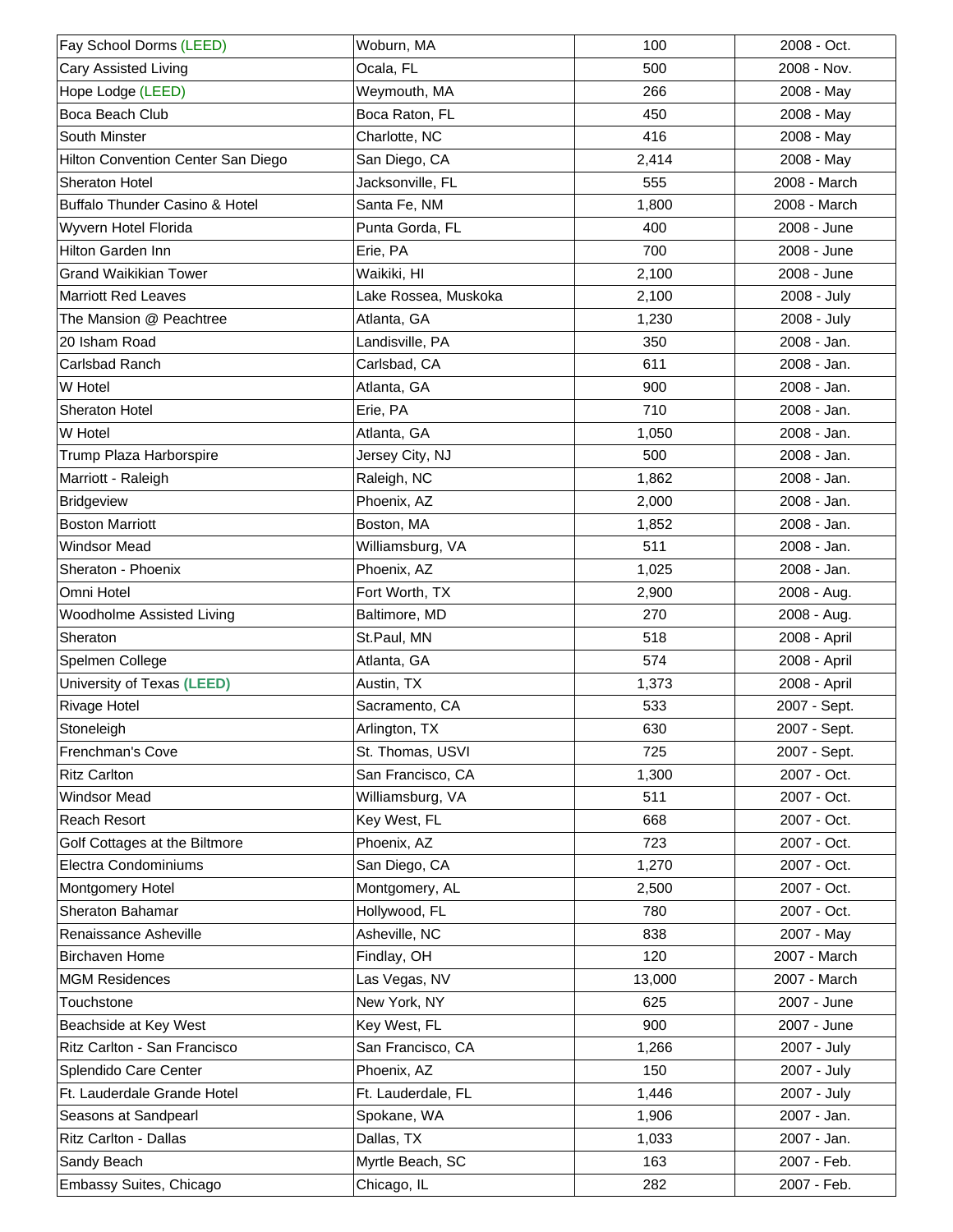| Isle of Capri                       | Battendorf, IA       | 624    | 2007 - Feb.  |
|-------------------------------------|----------------------|--------|--------------|
| Rockwall Hilton                     | Rockwall, TX         | 1,100  | 2007 - Dec.  |
| Palazzo                             | Las Vegas, NV        | 22,224 | 2007 - Dec.  |
| <b>Clare Oaks Retirement Center</b> | Bartlett, IL         | 715    | 2007 - Aug.  |
| <b>Hilton Branson</b>               | Branson, MO          | 776    | 2007 - Aug.  |
| <b>Palisade Palms</b>               | Galveston, TX        | 1,450  | 2007 - Aug.  |
| <b>Madison Towers</b>               | Las Vegas, NV        | 660    | 2007 - Aug.  |
| Plano Nursing and Rehab. Center     | Fort Worth, TX       | 257    | 2007 - Aug.  |
| Sandpearl                           | Clearwater Beach, FL | 480    | 2007 - April |
| Hilton Stockton Hotel               | Stockton, CA         | 400    | 2006 - Sept. |
| Moana Pacific                       | Oahu, HI             | 750    | 2006 - Oct.  |
| Double Tree Resort                  | Phoenix, AZ          | 250    | 2006 - Oct.  |
| Casa Marina                         | Key West, FL         | 820    | 2006 - Oct.  |
| Fairway Lodge at the Biltmore       | Phoenix, AZ          | 1,115  | 2006 - Oct.  |
| Bella Luna Condominiums             | Theodore, AL         | 2,200  | 2006 - Oct.  |
| <b>Advanced Health Care</b>         | Scottsdale, AZ       | 110    | 2006 - Oct.  |
| Safety Harbor Spa and Resort        | Safety Harbor, FL    | 210    | 2006 - Oct.  |
| Sheraton Tarrytowne                 | Tarrytowne, NY       | 540    | 2006 - Oct.  |
| Ritz Carlton St. Thomas             | St. Thomas, USVI     | 830    | 2006 - Oct.  |
| Harrah's New Orleans                | New Orleans, LA      | 1,870  | 2006 - Oct.  |
| Argosy Casino                       | Riverside, MO        | 1,610  | 2006 - Nov.  |
| Arizona Baptist Retirement Center   | Phoenix, AZ          | 150    | 2006 - Nov.  |
| M. Street Hotel                     | Washington, DC       | 1,176  | 2006 - Nov.  |
| Marriot Dallas Fort Worth           | Dallas, TX           | 1,010  | 2006 - May   |
| Mission Inn                         | Pismo Beach, CA      | 380    | 2006 - May   |
| Paxton Building                     | Omaha, NE            | 140    | 2006 - May   |
| <b>Tidewater Cove Condominiums</b>  | Vancouver, WA        | 320    | 2006 - May   |
| Sheraton King Farm                  | Rockville, MD        | 220    | 2006 - May   |
| Royalton Manor                      | Temperance, MI       | 160    | 2006 - May   |
| <b>Birchaven Home</b>               | Temperance, MI       | 100    | 2006 - May   |
|                                     |                      |        |              |
| Regency Manor                       | Fort Gratoit, MI     | 180    | 2006 - May   |
| Vino Bella                          | Napa, CA             | 640    | 2006 - March |
| Harrah's Metropolis                 | St. Louis, MO        | 1,050  | 2006 - March |
| Eden                                | Saltillo, MS         | 260    | 2006 - March |
| Seasons at Sandpoint                | Sandpoint, ID        | 650    | 2006 - March |
| Eastonian Condominiums              | Bethlehem, PA        | 500    | 2006 - March |
| <b>Brandies Lofts Condominiums</b>  | Omaha, NE            | 625    | 2006 - June  |
| Park East Tower Condominiums        | St. Louis, MO        | 100    | 2006 - July  |
| Davenport Tower                     | Spokane, WA          | 1,305  | 2006 - July  |
| Marriot Waikoloa                    | Waikoloa, HI         | 1,230  | 2006 - July  |
| Main Street Plaza                   | Phoenix, AZ          | 700    | 2006 - July  |
| Resort Quest - Aston Hotel          | Hawaii               | 1,300  | 2006 - July  |
| <b>Edgewater Condominiums</b>       | Phoenix, AZ          | 800    | 2006 - Jan.  |
| Altman Charter                      | Hutchinson, KS       | 120    | 2006 - Jan.  |
| Westlake Village Hotel and Spa      | Westlake Village, CA | 1,000  | 2006 - Feb.  |
| <b>Austin Bastrop</b>               | Cedar Creek, TX      | 1,500  | 2006 - Feb.  |
| Marriott - Residence Courtyard      | San Destin, FL       | 700    | 2006 - Feb.  |
| F405 Barracks                       | Fort Polk, LA        | 184    | 2006 - Dec.  |
| Stella Maris Shehan                 | Baltimore, MD        | 223    | 2006 - Dec.  |
| Showboat                            | Atlantic City, NJ    | 480    | 2006 - Dec.  |
| Hilton Convention Center Shreveport | Shreveport, LA       | 320    | 2006 - Aug.  |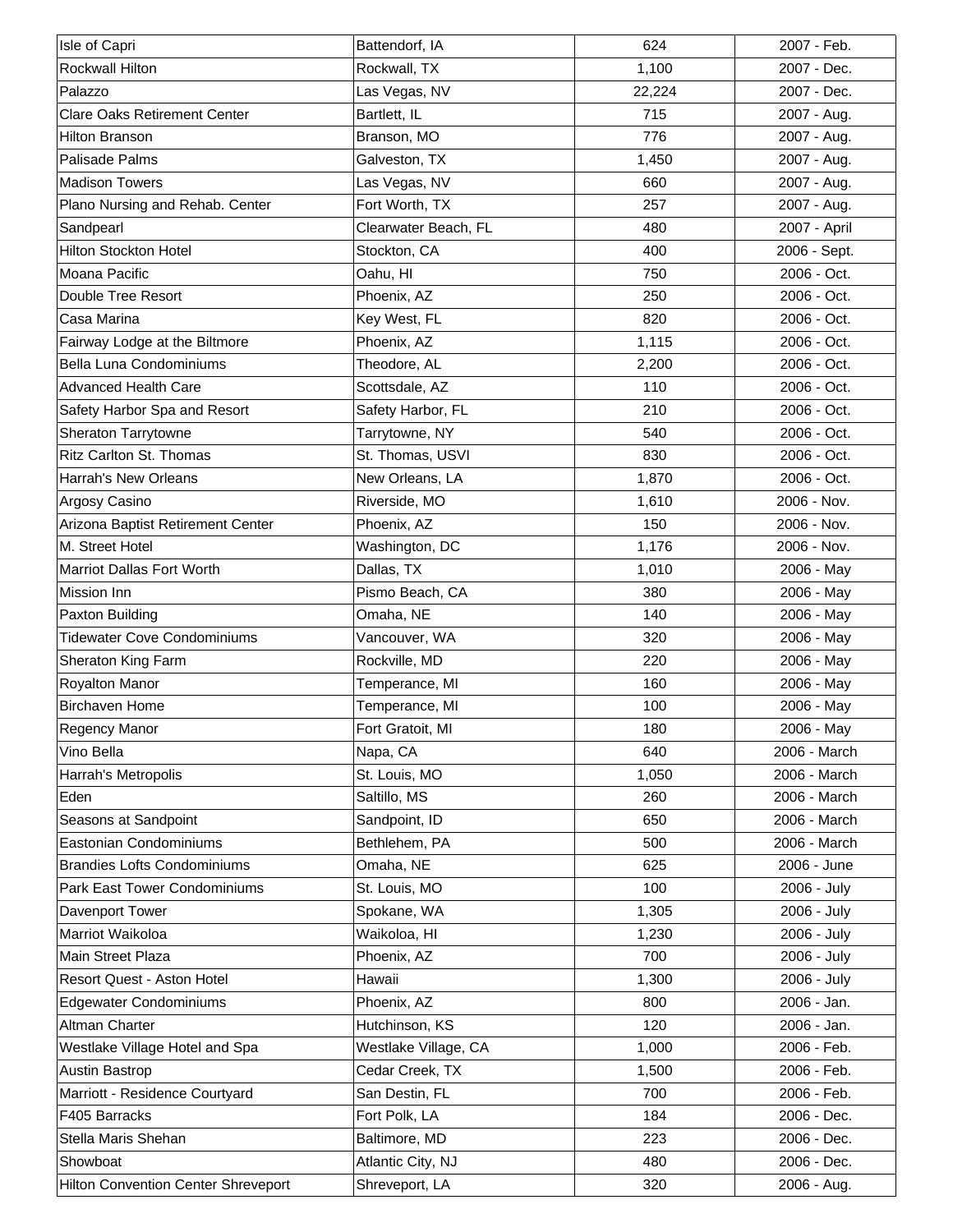| <b>Red Rock Resort</b>         | Las Vegas, NV        | 1,880 | 2006 - Aug.  |
|--------------------------------|----------------------|-------|--------------|
| <b>Icon Condominiums</b>       | San Diego, CA        | 500   | 2006 - Aug.  |
| Callaway Gardens               | Pine Mountain, GA    | 230   | 2006 - Aug.  |
| <b>BWI Sheraton</b>            | Raleigh, NC          | 500   | 2006 - Aug.  |
| Meritage Hotel and Spa         | Napa, CA             | 930   | 2006 - April |
| Crowne Plaza Hotel             | Concord, CA          | 320   | 2006 - April |
| Villa Verde Condominiums       | Ft. Pierce, FL       | 200   | 2006 - April |
| Ko'Olani                       | Hawaii               | 5,100 | 2006 - April |
| Pine Ridge                     | Temperance, MI       | 180   | 2006 - April |
| President's Hotel              | Kansas City, MO      | 360   | 2005 - Sept. |
| <b>Oyster Point</b>            | Newport News, VA     | 900   | 2005 - Oct.  |
| Marriott Daytona               | Daytona Beach, FL    | 400   | 2005 - Oct.  |
| <b>Hilton Grand Vacations</b>  | Hawaii               | 900   | 2005 - Oct.  |
| <b>Gulf Shores Cabins</b>      | Gulf Shores, AL      | 150   | 2005 - Oct.  |
| Sheraton - Reed Center         | Midwest City, OK     | 575   | 2005 - Oct.  |
| Double Tree Guest Suites       | Anaheim, CA          | 330   | 2005 - Oct.  |
| Kirkwood Manor                 | New Braunfels, TX    | 151   | 2005 - May   |
| Stonewall Jackson              | Staunton, VA         | 340   | 2005 - May   |
| Sofitel Hotel                  | Los Angeles, CA      | 850   | 2005 - March |
| <b>River Heritage</b>          | Florence, AL         | 1,300 | 2005 - March |
| <b>Marriott New Orleans</b>    | New Orleans, LA      | 900   | 2005 - March |
| Carrillo Hotel                 | Santa Barbara, CA    | 200   | 2005 - March |
| Green Valley Ranch             | Henderson, NV        | 2,000 | 2005 - March |
| <b>Fairfield Resort</b>        | Las Vegas, NV        | 600   | 2005 - March |
| <b>Marriott Hartford</b>       | Hartford, CT         | 400   | 2005 - March |
| Ross Bridge Hotel              | Hoover, AL           | 720   | 2005 - March |
| Marriott Newport Beach         | Newport Beach, CA    | 1,000 | 2005 - March |
| <b>Hilton Homewood Suites</b>  | San Diego, CA        | 330   | 2005 - March |
| <b>Advanced Health Care</b>    | Meridian, ID         | 110   | 2005 - June  |
| <b>Marriott Grand Chateau</b>  | Las Vegas, NV        | 280   | 2005 - June  |
| <b>Clarion Hotel</b>           | Norwalk, CT          | 300   | 2005 - June  |
| Sonoma Assisted Living         | Sonoma, CA           | 185   | 2005 - June  |
| Urban Structures               | New York, NY         | 240   | 2005 - June  |
| <b>Bishop Gardens</b>          | Charleston, SC       | 135   | 2005 - July  |
| Harrah's Marina Tower          | Atlantic City, NJ    | 830   | 2005 - Jan.  |
| Seahaus Condominiums           | La Jolla, CA         | 1,200 | 2005 - Jan.  |
| <b>Assisted Living</b>         | Wooster, OH          | 148   | 2005 - Jan.  |
| <b>Twin Lakes</b>              | Mystic, CA           | 850   | 2005 - Feb.  |
| 426 W 58th                     | New York, NY         | 260   | 2005 - Feb.  |
| <b>Marriott Starr Pass</b>     | Tucson, AZ           | 760   | 2005 - Feb.  |
| Hilton Garden Inn              | Oxnard, CA           | 450   | 2005 - Feb.  |
| Cedar House                    | Wichita, KS          | 160   | 2005 - Dec.  |
| Sandia Hotel & Casino          | Albuquerque, NM      | 900   | 2005 - Aug.  |
| Residence Inn Saratoga Springs | Saratoga Springs, NY | 125   | 2005 - April |
| Harrah's North Kansas City     | N. Kansas City, MO   | 300   | 2005 - April |
| Pickering Wharf                | Salem, MA            | 220   | 2004 - Sept. |
| Hilton Garden Inn              | Las Vegas, NV        | 150   | 2004 - Oct.  |
| Jefferson at Penn Quarters     | Washington, DC       | 400   | 2004 - Nov.  |
| Hilton Omaha                   | Omaha, NE            | 1,000 | 2004 - Nov.  |
| Park Residence                 | Boston, MA           | 2,600 | 2004 - Nov.  |
| Cache Creek                    | Jackson, CA          | 1,000 | 2004 - May   |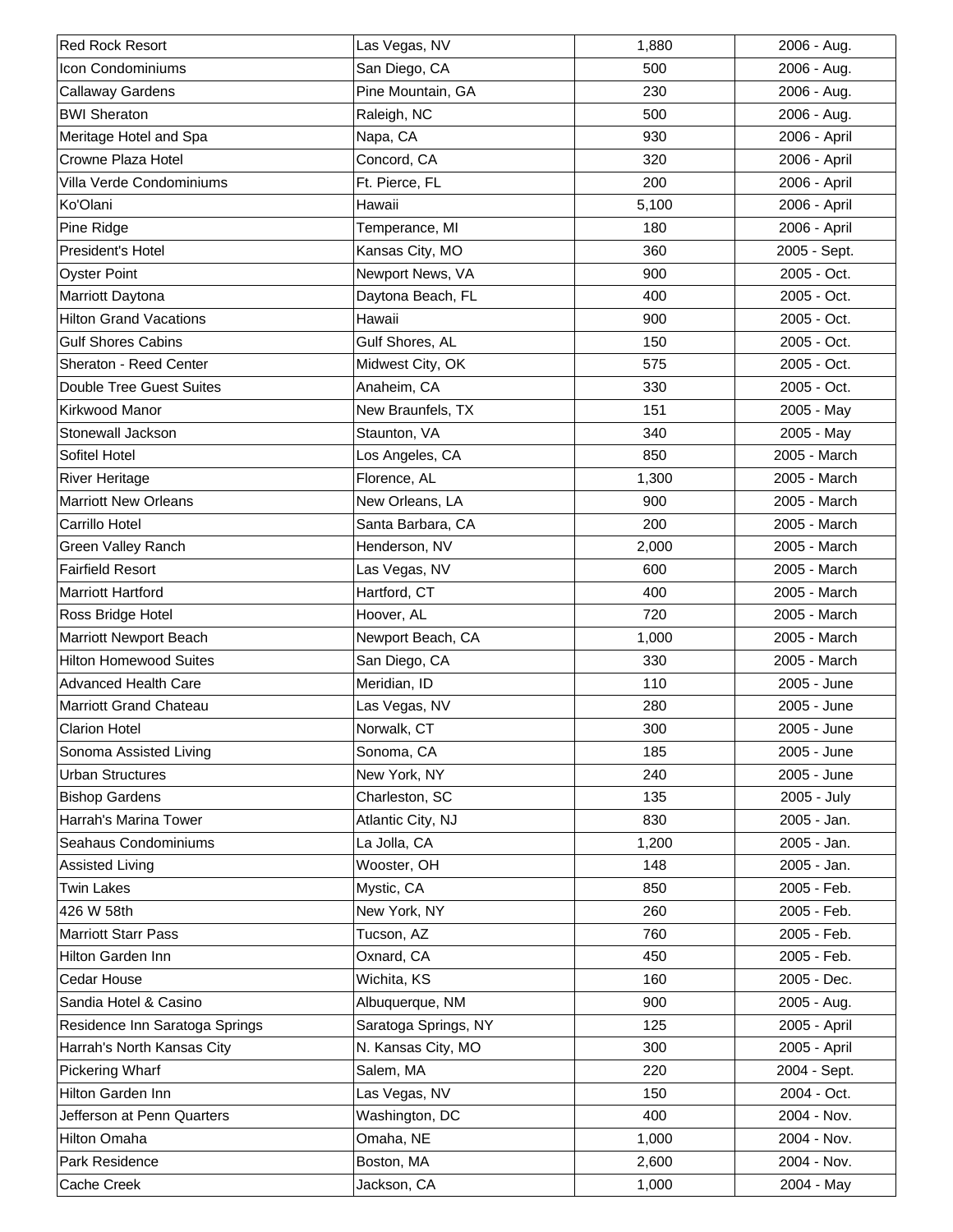| Omni Metro Condominiums             | San Diego, CA        | 200   | 2004 - May   |
|-------------------------------------|----------------------|-------|--------------|
| Ocean House                         | Jacksonville, FL     | 250   | 2004 - March |
| Harrah's Prairie Bend Casino        | Mayetta, KS          | 600   | 2004 - March |
| Harrah's Harbor Tower               | Atlantic City, NJ    | 420   | 2004 - March |
| Casino Morongo                      | Cabazon, CA          | 900   | 2004 - June  |
| <b>Resorts Atlantic City</b>        | Atlantic City, NJ    | 1,800 | 2004 - June  |
| <b>Headquarters Hotel</b>           | Boston, MA           | 500   | 2004 - July  |
| Cache Creek Hotel                   | Brooks, CA           | 220   | 2004 - July  |
| Omni San Diego Hotel                | San Diego, CA        | 1,100 | 2004 - Dec.  |
| <b>Bellagio Hotel</b>               | Las Vegas, NV        | 4,500 | 2004 - Dec.  |
| Harrah's Rincon                     | Valley Center. CA    | 2,000 | 2004 - Dec.  |
| The Lofts                           | Ft. Collins, CO      | 400   | 2004 - Aug.  |
| Mandalay Bay                        | Las Vegas, NV        | 5,200 | 2004 - Aug.  |
| Harrah's Maryland                   | St. Louis, MO        | 900   | 2004 - Aug.  |
| Estancia                            | La Jolla, CA         | 940   | 2004 - April |
| Four Seasons at Emerald Bay         | Great Exuma, Bahamas | 2,300 | 2003 - Sept. |
| <b>Hilton Timeshare</b>             | Las Vegas, NV        | 3,000 | 2003 - Sept. |
| Peabody Retirement Center           | North Manchester, IN | 700   | 2003 - Sept. |
| 4th & Townsend Condominiums         | San Francisco, CA    | 500   | 2003 - Sept. |
| Sisters of Charity Assisted Living  | Leavenworth, KS      | 700   | 2003 - Sept. |
| Omni Hotel at CNN Center            | Atlanta, GA          | 2,700 | 2003 - Oct.  |
| Hilton Garden Inn                   | Detroit, MI          | 800   | 2003 - Oct.  |
| Marriott San Jose                   | San Jose, CA         | 1,000 | 2003 - Nov.  |
| Watermark Hotel                     | San Antonio, TX      | 600   | 2003 - Nov.  |
| Showboat                            | Atlantic City, NJ    | 3,000 | 2003 - June  |
| <b>Ritz Carlton Grande Lakes</b>    | Orlando, FL          | 3,000 | 2003 - June  |
| <b>Marriott Grande Lakes</b>        | Orlando, FL          | 5,000 | 2003 - June  |
| Renaissance Park                    | Spartanburg, SC      | 300   | 2003 - July  |
| Stone Oak Care Center               | San Antonio, TX      | 400   | 2003 - Jan.  |
| <b>Technology Square</b>            | Atlanta, GA          | 1,100 | 2003 - Feb.  |
| Sands - Venetian                    | Las Vegas, NV        | 8,000 | 2003 - Dec.  |
| Omni at Champion's Gate             | Orlando, FL          | 3,400 | 2003 - Dec.  |
| <b>Metro Towers</b>                 | San Francisco, CA    | 1,600 | 2003 - Dec.  |
| Harrah's North Kansas City          | N. Kansas City, MO   | 550   | 2003 - April |
| Espirito Santa Plaza                | Miami, FL            | 450   | 2003 - April |
| Harrah's Council Bluffs             | Council Bluffs, IA   | 800   | 2003 - April |
| <b>Westin Charlotte</b>             | Charlotte, NC        | 3,000 | 2002 - Sept. |
| <b>Grand Summit</b>                 | S. Lake Tahoe, CA    | 2,000 | 2002 - Sept. |
| Ritz Carlton Lake Las Vegas         | Lake Las Vegas, NV   | 2,300 | 2002 - Sept. |
| Marriott's Grand Hotel              | Point Clear, AL      | 600   | 2002 - Sept. |
| Davenport Hotel                     | Spokane, WA          | 1,200 | 2002 - Oct.  |
| Borona                              | Lakeside, CA         | 1,200 | 2002 - Oct.  |
| <b>Hyatt Grand Coast Resort</b>     | Huntington Beach, CA | 1,500 | 2002 - Oct.  |
| Harrah's Maryland Heights           | Maryland Heights, MO | 620   | 2002 - Oct.  |
| <b>Hyatt Regency Bonita Springs</b> | Bonita Springs, FL   | 950   | 2002 - Oct.  |
| Laguna Bungalows                    | Laguna Beach, CA     | 600   | 2002 - Nov.  |
| Le Club                             | Tampa, FL            | 1,100 | 2002 - May   |
| Renaissance Plantation              | Plantation, FL       | 300   | 2002 - May   |
| <b>Ritz Carlton</b>                 | Virgin Islands       | 500   | 2002 - March |
| Renaissance Condominiums            | Mt. Pleasant, SC     | 2,100 | 2002 - June  |
| Woodlands Hotel                     | Woodlands, TX        | 400   | 2002 - June  |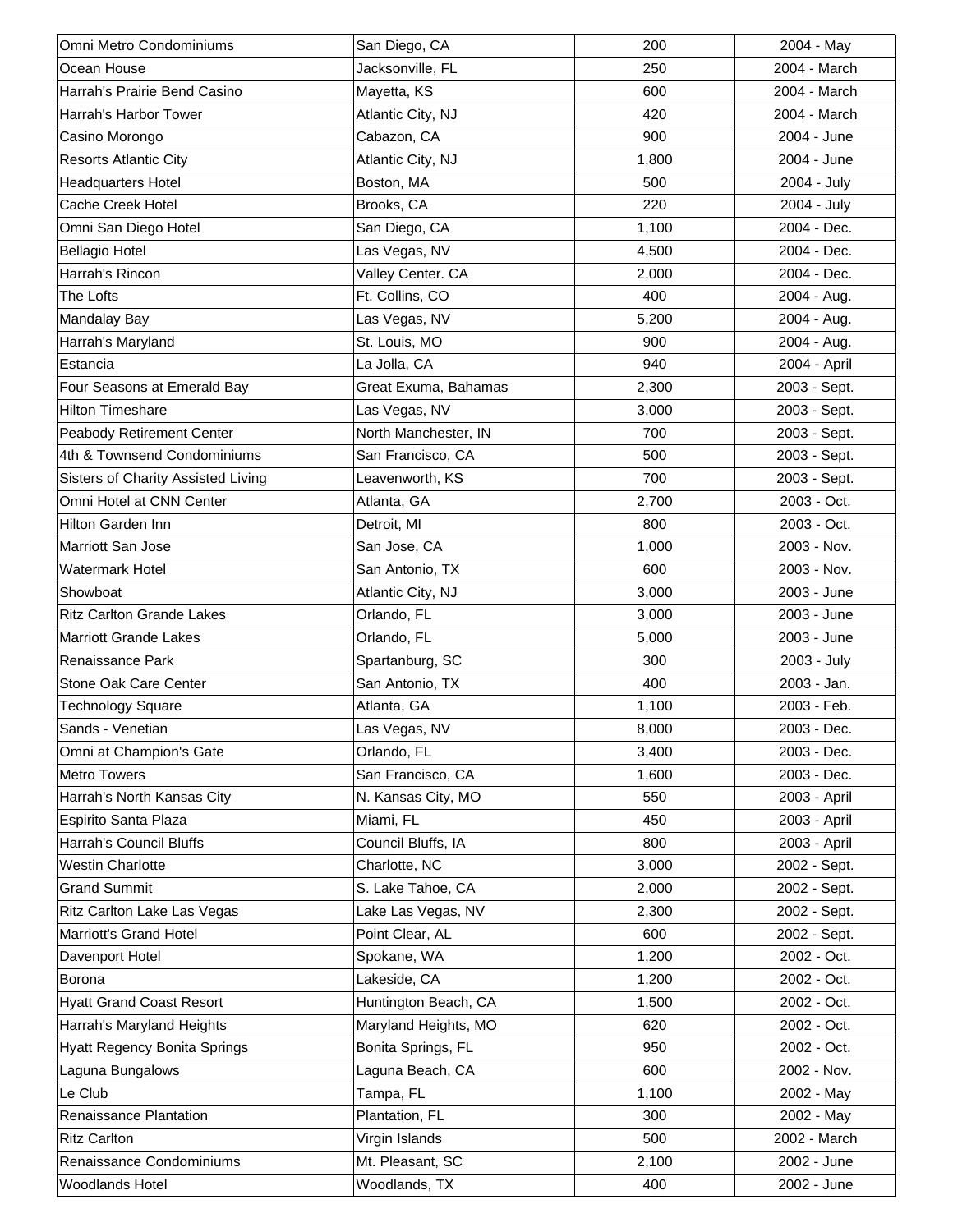| Renaissance Grand Hotel             | St. Louis, MO       | 1,000 | 2002 - July  |
|-------------------------------------|---------------------|-------|--------------|
| <b>Westin Kierland</b>              | Phoenix, AZ         | 2,000 | 2002 - July  |
| Pechanga Entertainment              | Temecula, CA        | 1,000 | 2002 - Jan.  |
| <b>Fairmont Hotel</b>               | San Jose, CA        | 1,900 | 2002 - Feb.  |
| Pacific Shore Hotel                 | Santa Monica, CA    | 450   | 2002 - Feb.  |
| <b>Ritz Carlton Sarasota</b>        | Sarasota, FL        | 1,720 | 2002 - Dec.  |
| Balboa Bay Club                     | Newport Beach, CA   | 1,100 | 2002 - Dec.  |
| <b>Marriott Desert Ridge</b>        | Phoenix, AZ         | 2,800 | 2002 - Dec.  |
| <b>Fairfield Resort</b>             | Las Vegas, NV       | 500   | 2002 - Dec.  |
| <b>Riverside Plaza</b>              | Salina, KS          | 400   | 2002 - Dec.  |
| Omni San Francisco Hotel            | San Francisco, CA   | 1,200 | 2002 - Dec.  |
| Harrah's East Chicago               | East Chicago, IN    | 940   | 2002 - Dec.  |
| Four Seasons Hotel and Tower        | Miami, FL           | 5,150 | 2002 - Aug.  |
| Grand National Lodge and Conf. Ctr. | Opelika, AL         | 300   | 2002 - Aug.  |
| Hilton Garden Inn                   | Kansas City, MO     | 400   | 2002 - Aug.  |
| <b>Wildhorse Pass</b>               | Chandler, AZ        | 1,350 | 2002 - April |
| <b>Fairway Pines</b>                | The Woodlands, TX   | 420   | 2002 - April |
| Radisson Pewaulkee                  | Pewaulkee, WI       | 202   | 2001 - Sept. |
| <b>Ritz Carlton Golf Lodge</b>      | Naples, FL          | 1,300 | 2001 - Sept. |
| Seabrook Village                    | Neptune, NJ         | 410   | 2001 - May   |
| Sienna Hotel and Casino             | Reno, NV            | 250   | 2001 - June  |
| Hyatt La Jolla                      | La Jolla, CA        | 410   | 2001 - June  |
| <b>Marriott Garden Grove</b>        | Garden Grove, CA    | 410   | 2001 - July  |
| <b>Riverview Condominiums</b>       | Tuckahoe, NY        | 620   | 2001 - July  |
| <b>Boutique Hotel</b>               | New Orleans, LA     | 320   | 2001 - Jan.  |
| <b>Hidden Bay</b>                   | Fort Lauderdale, FL | 410   | 2001 - Feb.  |
| Smith College                       | North Hampton, MA   | 450   | 2001 - Aug.  |
| <b>Market Pavilion Hotel</b>        | Charleston, SC      | 315   | 2001 - Aug.  |
| <b>Marriott Desert Springs</b>      | Desert Springs, CA  | 880   | 2001 - Aug.  |
| <b>Ritz Carlton Greensboro</b>      | Greensboro, GA      | 860   | 2001 - Aug.  |
| Inns of America                     | Carlsbad, CA        | 240   | 2001 - Aug.  |
| Julyiette Fowler Assisted Living    | Dallas, TX          | 390   | 2001 - April |
| Sonoma Lodge                        | Sonoma, CA          | 200   | 2000 - Sept. |
| Harrah's Lake Tahoe                 | Lake Tahoe, NC      | 150   | 2000 - Oct.  |
| <b>Texas Station</b>                | Las Vegas, NV       | 160   | 2000 - Oct.  |
| Araiza Hotel                        | Mexicali, Mexico    | 110   | 2000 - Oct.  |
| Legacy at Westwood                  | Westwood, CA        | 190   | 2000 - Oct.  |
| Monarch Beach                       | Dana Point, CA      | 520   | 2000 - Oct.  |
| Ritz Carlton Half Moon Bay          | Half Moon Bay, CA   | 800   | 2000 - Nov.  |
| Inn on Biltmore Estate              | Asheville, NC       | 1,000 | 2000 - Nov.  |
| Sheraton Grand                      | Sacramento, CA      | 510   | 2000 - Nov.  |
| Hyatt Tamaya Resort and Spa         | Santa Fe, NM        | 390   | 2000 - June  |
| <b>Ritz Carlton New Orleans</b>     | New Orleans, LA     | 1,550 | 2000 - June  |
| Santa Barbara Resort                | Santa Barbara, CA   | 650   | 2000 - June  |
| <b>Scripps College</b>              | Claremont, CA       | 120   | 2000 - July  |
| Marriott Rutherford                 | Rutherford, NJ      | 190   | 2000 - July  |
| Harrah's Shreveport Casino          | Shreveport, LA      | 2,300 | 2000 - Dec.  |
| <b>Gallivan Center Marriott</b>     | Murray, UT          | 440   | 2000 - Dec.  |
| Beltera Casino                      | Vevay, IN           | 1,300 | 2000 - Aug.  |
| Renaissance Hotel                   | Portsmouth, VA      | 265   | 2000 - Aug.  |
| Plaza at Turtle Creek               | Dallas, TX          | 180   | 2000 - Aug.  |